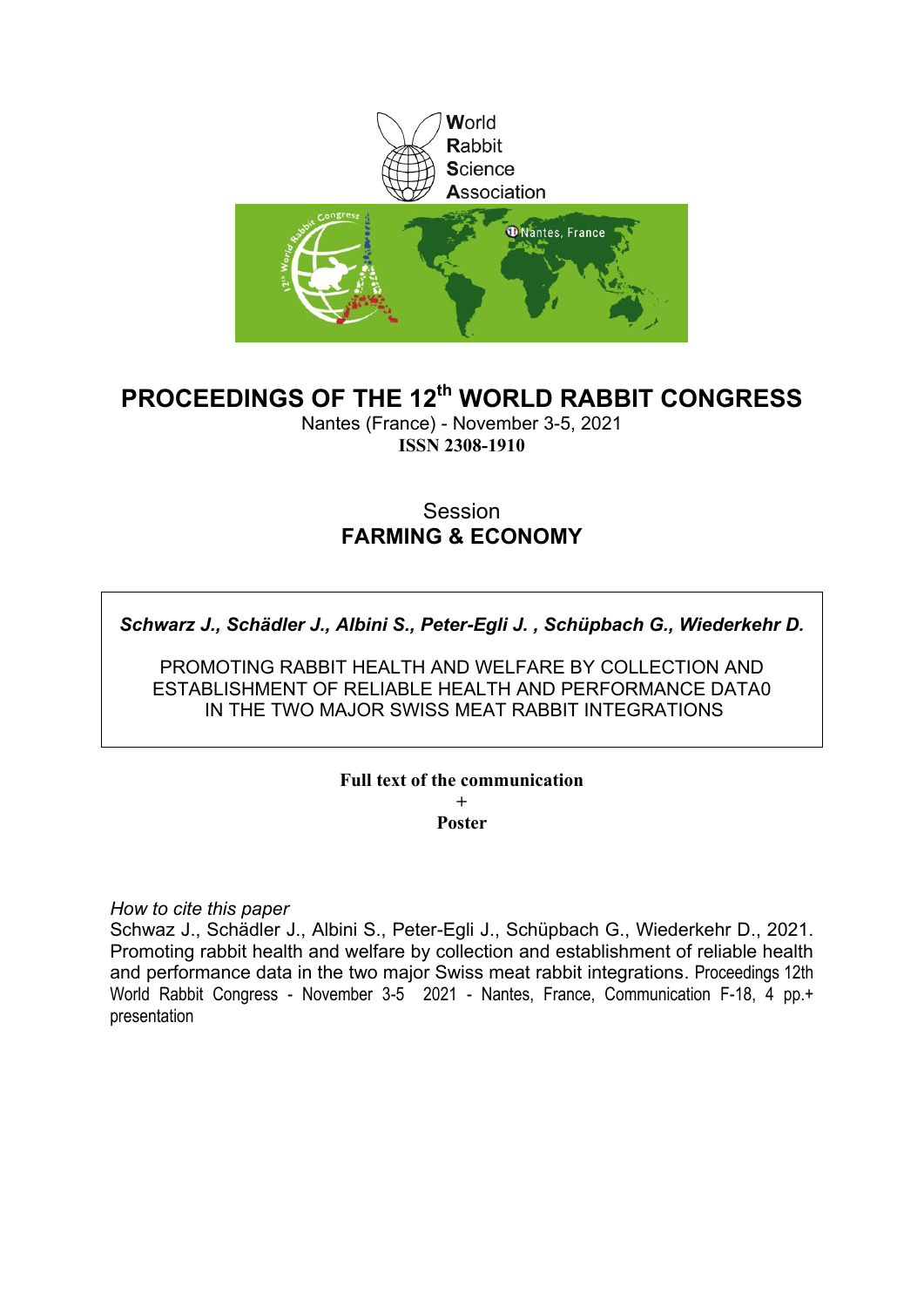# **PROMOTING RABBIT HEALTH AND WELFARE BY COLLECTION AND ESTABLISHMENT OF RELIABLE HEALTH AND PERFORMANCE DATA IN THE TWO MAJOR SWISS MEAT RABBIT INTEGRATIONS**

## **Schwarz J.<sup>1</sup> \*, Schädler J.<sup>2</sup> , Albini S.<sup>2</sup> , Peter-Egli J.<sup>3</sup> , Schüpbach G.<sup>4</sup> , Wiederkehr D.<sup>1</sup>**

1 School of Agricultural, Forest and Food Sciences, Bern University of Applied Sciences, Laenggasse 85, 3052 Zollikofen, Switzerland

<sup>2</sup>National Reference Centre for Poultry and Rabbit Diseases (NRGK), Institute for Food Safety and Hygiene, Vetsuisse Faculty, University of Zurich, Winterthurerstr. 270, 8057 Zurich, Switzerland

<sup>3</sup>Swiss association of Swine Medicine (SVSM), Rebacker 15, 3671 Herbligen, Switzerland

<sup>4</sup>Department of Clinical Research and Veterinary Public Health, Vetsuisse Faculty, University of Bern,

Schwarzenburgstr. 161, 3097 Liebefeld, Switzerland

\*Corresponding author: julia.schwarz@bfh.ch

### **ABSTRACT**

The legislation about rabbit housing conditions in Switzerland differs from that in other countries. Housing on wire mesh floor is prohibited and group housing in fattening units is mandatory. Despite these high-level housing conditions regarding animal welfare, animal losses remain a significant problem, exact numbers are lacking. The main aim of this ongoing study is to improve rabbit health by the collection of health and performance data. The collaboration with the two major meat rabbit production groups (Kani-Swiss GmbH, Integration Kyburz), which cover about 90% of the commercial production in Switzerland, enables the analysis of 52 farms and their performance data. On a primary investigation visit, the varying structures of the farms as well as their husbandry, hygiene and health management systems were recorded. Simultaneously, a prospective data collection done by the farmers is ongoing. For one year, data on every fattening group and litter is recorded with special interest in animal losses and medication, notably antimicrobials. Additional investigation visits during a period with an increased mortality rate allow the performance of necropsies and laboratory tests as well as the detection of changes in management to identify the triggering factors. General risk factors are identified by comparing farms with low and high mortality rates. As a result, specific prevention and intervention strategies are determined. Partial results of this ongoing study are yet available: during the first three months the mortality rate in fattening rabbits ranged from 3.7% to 41.6% with an average of 19.0%. The mortality in sucklings was 15.7% on average and varied from 4.3% to 34.1%. Besides coccidiostats, 17 of the 52 farms apply no additional medication, unlike 15 farms where antimicrobials are used on a regular basis for every fattening group.

**Key words**: evaluation swiss meat rabbit production, mortality rates, usage of antimicrobials, risk factors, preventions strategies

#### **INTRODUCTION**

According to the Swiss animal welfare legislation, suckling and weanling rabbits of up to eight weeks must be kept in group housing systems (TschV Art. 64/65). Additionally, the housing on wire mesh floor is prohibited. The standards of husbandry systems of the two major meat-rabbit production groups (Integration Kyburz and Kani-Swiss GmbH) are above the minimal requirements of the Swiss animal welfare legislation (DZV Art. 74; BTS Guideline; IP Suisse Guideline). The two integrations provide more space for the animals, ground covering litter for fattening as well as breeding rabbits and group housing for fattening rabbits (Kyburz and Kani-Swiss) and breeding does (only Kani-Swiss) (Figures 1-3). These "animal-friendly" housing systems allow the rabbits to perform species-specific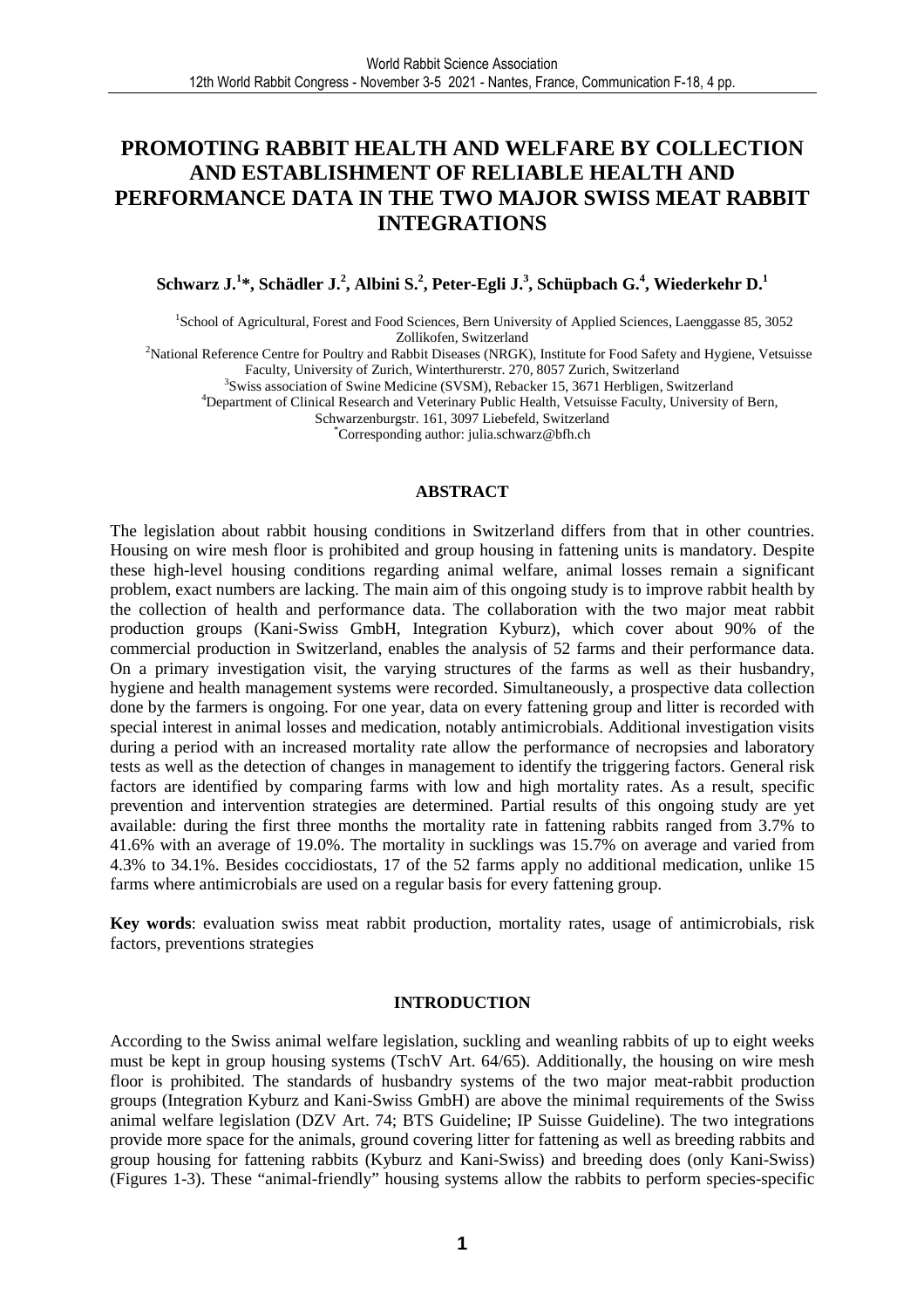behavior. Despite these high-level housing conditions regarding animal welfare, animal losses remain a significant problem. Group housing of rabbits on litter is challenging concerning hygiene management and comprises a higher risk for transmission of infectious diseases. Infectious agents such as coccidia, *Escherichia coli* and *Pasteurella multocida* are commonly found in rabbit farms but vary in their impact on animal health. For instance, coccidia can always be found in rabbit farms and pose problems mostly in weanlings but also in older animals (Hoop *et al.* 1993).

To date, precise data on health and performance and the related antimicrobial use in rabbit production systems in Switzerland is lacking to a great extent. In 2001, suckling mortality in Swiss rabbit production units was determined on eight rabbit breeding farms. The mortality rates on the individual farms showed a wide variation, ranging from 0% to 17.0 % during the investigation period (Leone-Singer and Hoop, 2003). This implies a high potential for improvements on some farms. To find adequate measures or prevention strategies for the most common diseases, it is necessary to first acquire more reliable and detailed information on the housing systems and production data of the farms. Secondly, analyzing disease outbreaks and the conditions in which they appear more closely will help to deduce possible preventive measures to maintain a high level of animal health.

The objectives of this study are to collect health and performance data and to identify risk factors for high mortality with the aim to improve rabbit health and welfare, and therefore to reduce animal losses and antimicrobial treatments.



**Figures 1-3:** Examples for different husbandry systems. Single housing for breeding rabbits (Fig. 1). Group housing for breeding rabbits (Fig. 2). Group housing for fattening rabbits (Fig. 3).

## **MATERIALS AND METHODS**

#### **Animals and experimental design**

The study population are 52 farms differing in production system and size. The participating farms consist of 8 breeding farms, 13 fattening farms and 31 combined breeding and fattening farms. The smallest meat rabbit producer houses 6 breeding does and 120 fattening rabbits whereas the largest is comprised of 560 breeding and 10'000 fattening rabbits. In total 4'440 breeding does and 49'160 fattening rabbits are evaluated.

For one year every new litter and fattening group was documented by the farmers using a standardized production data sheet with special interest in animal losses and medication. Simultaneously, primary investigation visits by a veterinarian took place to record the varying farm structures including their husbandry, hygiene and health management systems. Additionally, fecal samples were collected on 50 farms and tested for *Salmonella* spp.. During periods with "increased mortality" second investigation visits by the same veterinarian take place allowing the detection of changes in management as well as the performance of further diagnostics such as necropsies and laboratory tests to identify the triggering factors. A cut-off for "increased mortality" was calculated using the data of the first three months and retrospective data of the last three years if available.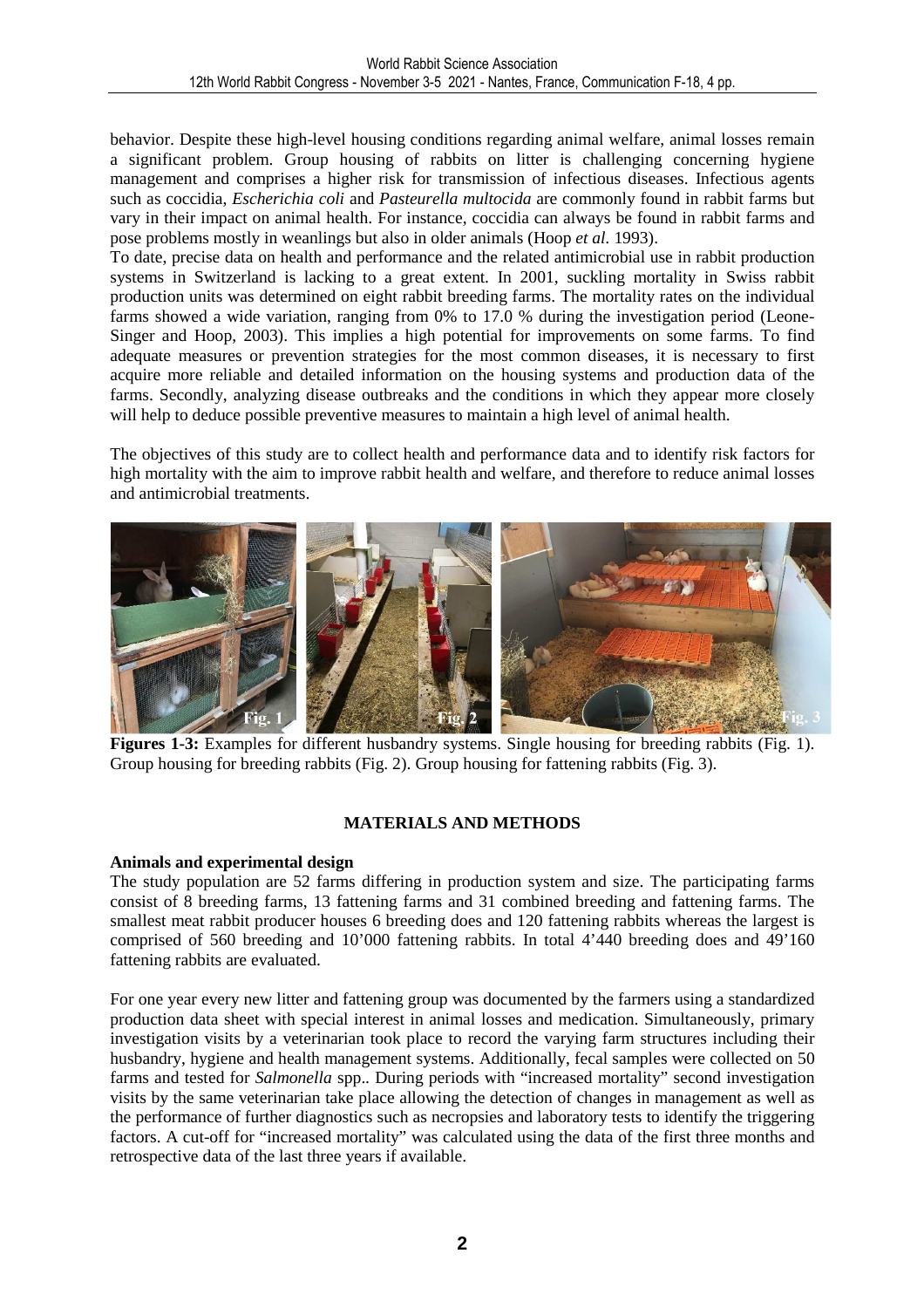## **Laboratory testing**

Per farm, a fecal pool-sample of 25 g was cultured according to the ISO method (Anonymous, 2017). Briefly, samples were incubated in "Buffered Peptone Water (ISO)" (Oxoid/Thermo Fisher Scientific,) for 24 h at 37 °C, subcultivated onto modified semi-solid Rappaport Vassiliadis medium (Merck) and incubated at 41.5 °C for 18 h. Suspicious swarming halos were subcultivated onto xylose lysine deoxycholate agar and Brilliance™ Salmonella agar (Oxoid/Thermo Fisher Scientific). Salmonella serotyping was carried out by the Swiss reference laboratory (ZOBA, Vetsuisse Faculty, University of Bern).

A thorough necropsy was performed in perished rabbits. Jejunum, ileum and caecum were cultured anaerobically on Columbia agar with 7% sheep blood and aerobically on bromthymolblue-lactose agar (Oxoid/Thermo Fisher Scientific). Both agars were incubated for 24 h at 37 °C. Altered tissues were cultivated aerobically on the same agars as described above. Bacterial identification was done with the Biotyper MALDI-TOF-MS system (Bruker Daltonics/Software: Compass flexControl Version 3.4; MBT Compass 4.1.80).

Parasitological examination of the intestine and gall bladder was done by microscopic examination of a smear of the contents, using a semiquantitative scheme.

## **Statistical Analysis**

As this is an ongoing study only partial and basic descriptive statistics have been applied. Mean mortality rates have been calculated using data of the first three months and retrospective data of the last three years if available. It is planned to identify general risk factors identified by comparing farms with low and high mortality rates. As a result, specific prevention and intervention strategies are determined.

## **RESULTS AND DISCUSSION**

## **Mortality rates**

The mortality rates calculated with prospective data collected over a period of three months and retrospective data are showing a wide variation between farms. As expected, the differences among individual fattening groups are even greater (Table 1). Based on that the main causes of increased mortality and the differences between farms will be identified.

|                   | Age                      |            |               | Mortality rates % |                     |             |  |
|-------------------|--------------------------|------------|---------------|-------------------|---------------------|-------------|--|
|                   |                          |            |               |                   |                     |             |  |
|                   |                          | Average of | Min. average  | Max. average      | Min. single         | Max. single |  |
|                   |                          | all farms  | on farm level | on farm level     | group               | group       |  |
| Sucklings         | $birth - wearing$        | 15.7       | 4.3           | 34.1              | $0.0*$ <sup>1</sup> | $100*^1$    |  |
|                   | $\alpha$ (approx. 0-30d) |            |               |                   |                     |             |  |
| Fattening rabbits | weaning $-$ slaughter    | 19.0       | 3.7           | 41.6              | $0.0*^2$            | $77.8*^2$   |  |
|                   | (approx. $30d - 85d$ )   |            |               |                   |                     |             |  |

#### **Table 1**: Mortality rates in sucklings and fattening rabbits

Mortality rates calculated with data of the first three months and retrospective data of the last three years if available. \*<sup>1</sup> single litter \*<sup>2</sup> single group of fattening rabbits weaned simultaneously and fattened on the same farm

## **Laboratory testing and necropsies**

Of the 50 farms tested for *Salmonella* spp*.* 47 were negative and 3 farms were positive for *Salmonella*  Typhimurium. The 3 positive farms are linked by animal trade. Therefore, it can be assumed that *Salmonella* spp*.* is most likely only a local problem in the Swiss meat rabbit production.

So far, necropsies and laboratory testing were performed on 28 deceased rabbits of 10 farms with increased mortality. Consistent with the results of Hoop R. *et al.* 1993 intestinal coccidiosis and dysentery (*Escherichia coli, Clostridium perfringens*), were also the most frequent findings (Table 2).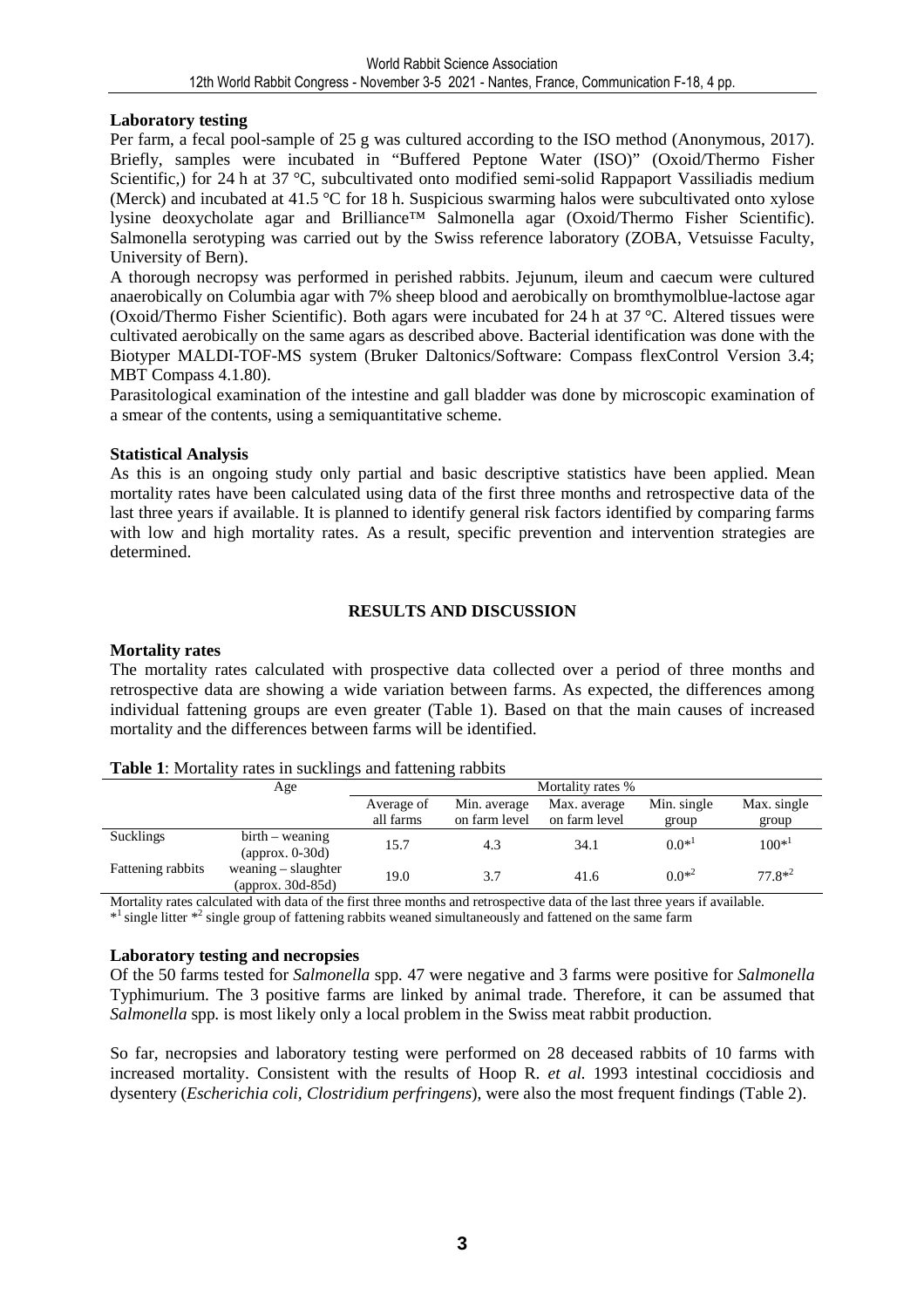| Examination/Pathogen            | Jejunum | <b>Ileum</b> | Caecum | Liver $\ell$<br>*Gallbladder | Lung | Bulla<br>tympanica |
|---------------------------------|---------|--------------|--------|------------------------------|------|--------------------|
| Parasitology (semiquantitative) |         |              |        |                              |      |                    |
| Eimeria spp.                    | 14      | 16           | 16     | $3*$                         | n.a. | n.a.               |
| Bacteriology                    |         |              |        |                              |      |                    |
| Escherichia coli                | 18      | 20           | 19     |                              |      |                    |
| Clostridium                     | 14      | 16           | 16     |                              | n.a. | n.a.               |
| perfringens                     |         |              |        |                              |      |                    |
| Pasteurella multocida           |         | $\Omega$     |        |                              |      |                    |

**Table 2:** Number of examined organ samples positive for coccidia (*Eimeria* spp.) and pathogenic bacteria of 28 rabbits (n.a.  $=$  not applicable)

#### **Antimicrobial use**

Besides coccidiostats, 17 of the 52 farms apply no additional medication, unlike 15 farms where antimicrobials are used on a regular basis for every fattening group. The remaining 20 farms apply antimicrobial treatment if needed. Remarkably, farms using no antimicrobials at all, keep their breeding rabbits in single housing units and all fattening rabbits are born in single housing units. Contrary, farms where rabbits are regularly treated the fattening rabbits are mostly (86.7%) born in breeding units with group housing. Whether the housing system or other factors are responsible for this correlation must be clarified.

#### **CONCLUSIONS**

The wide variation of mortality rates found on different farms implies a high potential for improvement on several farms. Whereas *Salmonella* spp*.* are not one of the main causes for high mortality rates, group housing circumstances seem to be a main risk factor, which is additionally associated with a high antimicrobial use.

Despite that in its basic guidelines the Swiss animal welfare legislation is already very strict concerning size of pens, stocking density, authorized pen material and feeding, this study has shown that many different forms of housing systems exist especially for fattening rabbits. Final goal of this ongoing study is to identify the key factors helping to improve rabbit health and therefore reducing animal losses. The overall findings may prove useful in the revision of the Swiss animal welfare legislation or in writing additional guidelines, which on the one hand leads to an improvement in animal welfare aspects and on the other hand could significantly increase the profit of the producers.

#### **ACKNOWLEDGEMENTS**

This study is supported by the Swiss Federal Food Safety and Veterinary Office, Swiss animal welfare, Coop, Migros, IP Suisse and the Association of Swiss Rabbit Producers.

#### **REFERENCES**

Anonymous 2017. ISO 6579-1:2017, Annex C (C3): Performance characteristics of MSRV agar for detection of Salmonella spp. in animal faeces and in environmental samples from the primary production stage. *https://www.iso.org/standard/56712.html*

BTS Guideline, Richtlinie Coop Schweizer BTS Kaninchen, *https://www.kontrolldienst-sts.ch/html/images/Dokumente/ Tierhaltung/RL\_BTSKaninchen\_Coop\_September2009.pdf, accessed 10.12.2019.* 

DZV, Verordnung über die Direktzahlungen an die Landwirtschaft Art. 74, version 01.01.2019, *https://www.admin.ch/opc/de/classified-compilation/20130216/index.html, accessed 10.12.19* 

Hoop R., Ehrsam H., Keller B. 1993. 10 years of rabbit autopsy--a review of frequent disease and mortality causes. *Schweiz Arch Tierheilkd. 135(6-7),212-6.*

IP Suisse Guideline, IP Suisse Richtlinien für Kaninchen, *https://www.ipsuisse.ch/richtlinien-kaninchen/, accessed 10.12.2019.* 

Leone-Singer A., Hoop R. 2003. Suckling mortality in fattening rabbits in Switzerland. *Schweiz Arch Tierheilkd., 145(7), 329-335.* 

TschV, Schweizer Tierschutzverordnung *Art. 64 and 65, version 27.11.2018, https://www.admin.ch/opc/de/classifiedcompilation/20080796/index.html, accessed 10.12.2019*